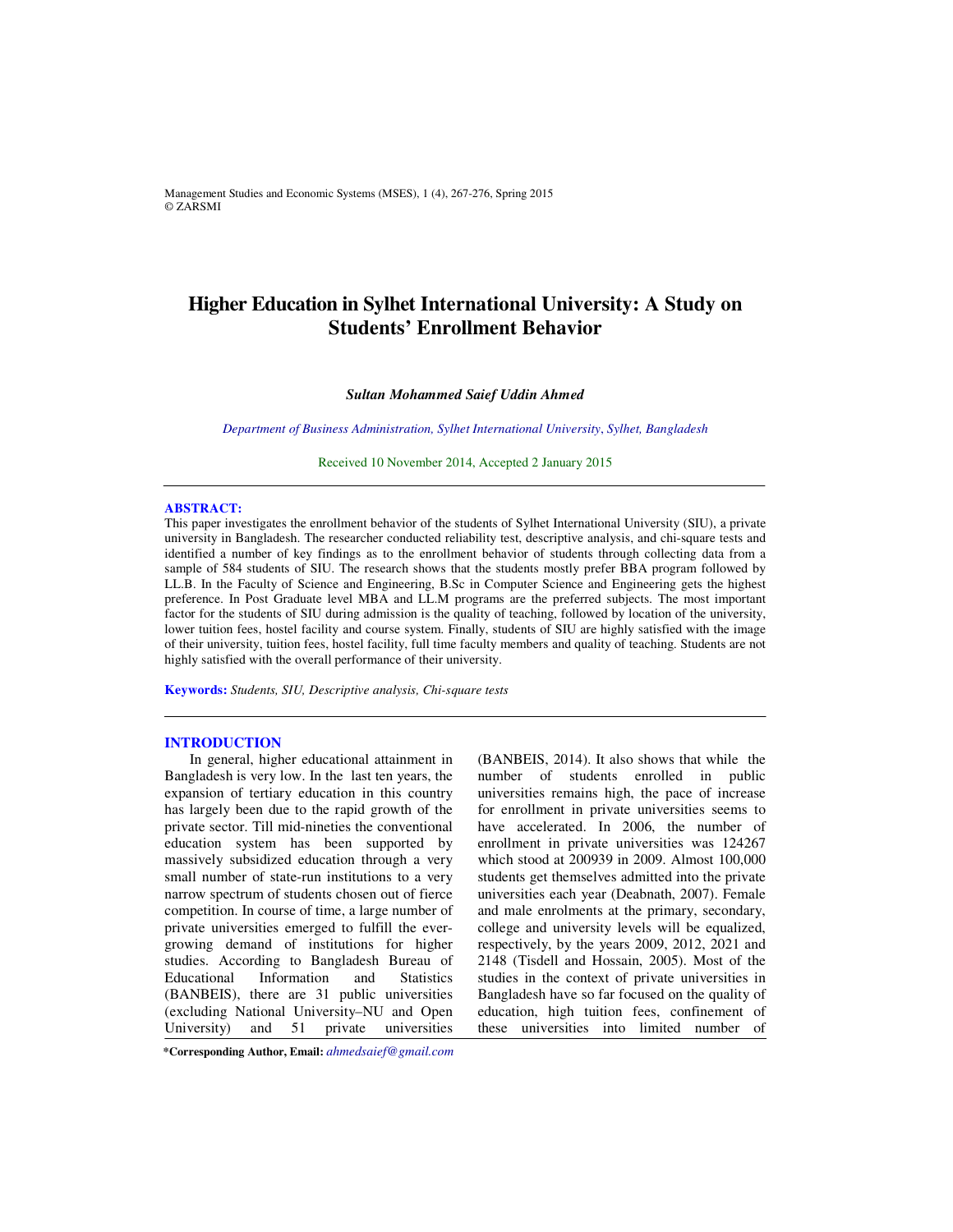disciplines, debate on public versus private universities and the reasons for which students get enrolled into these universities. The students' market will be an attractive segment for private universities in Sylhet to focus on. But very few studies have been undertaken particularly on students in Sylhet division. As Sylhet International University is one of the oldest private universities in Bangladesh as well as in Sylhet division and most of its students came from this particular division; this study investigates the enrollment behavior of the students of Sylhet International University in Bangladesh, so that the concerned authorities in SIU can take necessary steps to attract the potential students more in this market segment.

## **Literature Review**

Researchers have identified demography as a very important tool for market segmentation to identify target customers and their needs. Students can be considered as the customers of a university. Consequently, it is very important for a university to focus first on those students who can be their target customers and what qualities the students expect from their universities. One possible method of determining those target customers is by utilizing customer demographics. Age had been proposed as a "rational assumption" and age is a strong predictor of changes in attitudes and behavior (Hansman and Schutjens, 1993). And this study thus considered age as one of the factors to determine demographic profile of the students.

Tuition fees had been identified as the main factor affecting a student's choice of a private university in Bangladesh as the tuition fees of these universities vary widely here (Schofield, 1996). In another study, it is obvious that students do consider cost and cost-related factors more than anything else because private university education is still very expensive from an economic perspective and a significant number of students are from middle-class families (Salahuddin et al., 2008). Mostly the source of tuition fees of the students is the monthly income of the guardians of the students. So the current study considers the monthly income of the guardians of the students as one of the demographic factors. Here the guardian income refers to the income level of the person

who bears the educational expenses of the students.

Generally, the broad field of 'social sciences, business and law' attracts the largest number of female enrollments (often more than one-third of the total) in almost all countries (GMR by UNESCO, 2003/4). It is generally followed by 'education' in sub-Saharan Africa and by 'humanities and arts' in many countries of the Asia and Pacific region, while 'engineering, manufacturing and construction' programs come second in most countries of Latin America and the Caribbean, North America and Europe. The fields 'health and welfare' and 'science' follow, in this order, for most countries, while the lowest enrolments are reported in 'agriculture' and 'services' programs (accounting for less than 5% of the total in most countries) GMR by UNESCO, 2003/4). This study considers 'field of study' in higher secondary education as one demographic factor to identify whether it has any impact on the selection of programs in higher education.

A study was undertook and pointed towards some other attracting factors such as library facilities, laboratory facilities and internship assistance for students (Mamun and Das, 1999). Fee structure, faculty strength and job security were key attractions for the students in choosing a private institution (Rahman, 2000). He also identified the nature of the curriculum (i.e., discipline-based versus skilled-based program), the location and aesthetic of the campus, and the number of full-time faculty members as factors attracting students to private institutions.

An extensive qualitative study of performance of business education in Bangladesh and identified the course system (year-end or semester-end examination), quality of teaching, medium of instruction, campus size and location, accommodation for the students, campus facilities (such as auditorium, parking, canteen, indoor and outdoor parking facilities) as the factors of selecting private universities (Zahid et al, 2000).

One study found the similar factors mentioned above and identified teaching quality, teaching learning methodology, teaching aids and support facilities as the basic selection factors of business education in private institutions (Majid et al, 2000).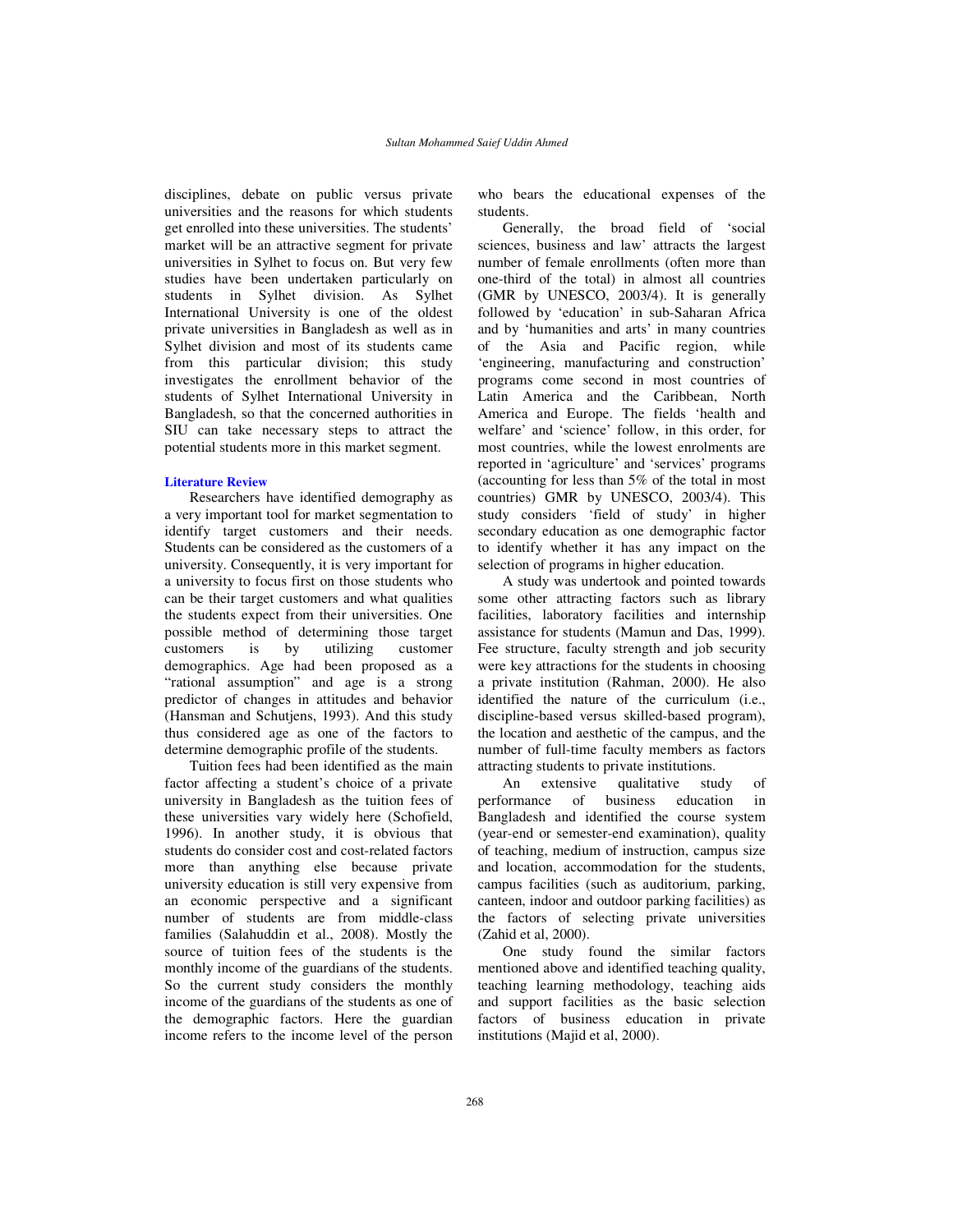Skill-based curriculum and teaching quality are the major attracting factors for the students in choosing private institutions for business study (Ahmed et al, 2000). The performance of educational institutions in Bangladesh and teaching quality is the most important factor in judging overall performance (Thornton, 2006). Some identified mode of payment, quality of teaching, cost and environment as the key influencing factors for the students to get admitted into a university (Salahuddin et al., 2008). Considering the factor, parents' decision has been considered as another selection criteria in this study.

#### **Objectives**

- $\checkmark$  To identify the demographic profile of the students of Sylhet International University (SIU)
- $\checkmark$  To identify the distribution of enrollment of students in different fields of study in SIU
- $\checkmark$  To find out the university (SIU) selection criteria of the students
- $\checkmark$  To measure the level of satisfaction of the students with their preferred selection criteria

## **RESEARCH METHOD**

| <b>Research type</b>                  | <b>Descriptive</b>                                                                                                                                                                                                        |
|---------------------------------------|---------------------------------------------------------------------------------------------------------------------------------------------------------------------------------------------------------------------------|
| Types of data                         | Primary and Secondary                                                                                                                                                                                                     |
|                                       | Questionnaire with Three parts:<br>Part A, consists of demographic information of students such as religion, age,<br>gender, guardian's income, study level, study program etc.                                           |
| Sampling design process               | Part B (University/ Program Selection Criteria), consists of twenty three<br>variables, were designed in a Likert scale format which is given five point rating<br>scale ranges from strongly disagree to strongly agree. |
|                                       | Part C (Satisfaction Measurement), consists of twenty variables, were designed<br>in a Likert scale format which is given five point rating scale ranges from highly<br>dissatisfied to highly satisfied.                 |
| Target population                     | The students of Sylhet International University, a<br>Private University in Sylhet Division, Bangladesh.                                                                                                                  |
| Sampling technique                    | <b>Convenient Sampling</b>                                                                                                                                                                                                |
| Sample Size                           | 584                                                                                                                                                                                                                       |
| Sampling frame                        | A Private University, Sylhet International University in Bangladesh                                                                                                                                                       |
| Method of administering questionnaire | Personal interview of the respondents; average interviewing time was 15-20<br>minutes                                                                                                                                     |
| Execution                             | The survey was conducted over a period of 15 days in the month of March<br>2014.                                                                                                                                          |
| Data analysis and interpretation      | Statistical Packages for Social Sciences (SPSS)                                                                                                                                                                           |

#### **Table 1: Outline of the research methodology**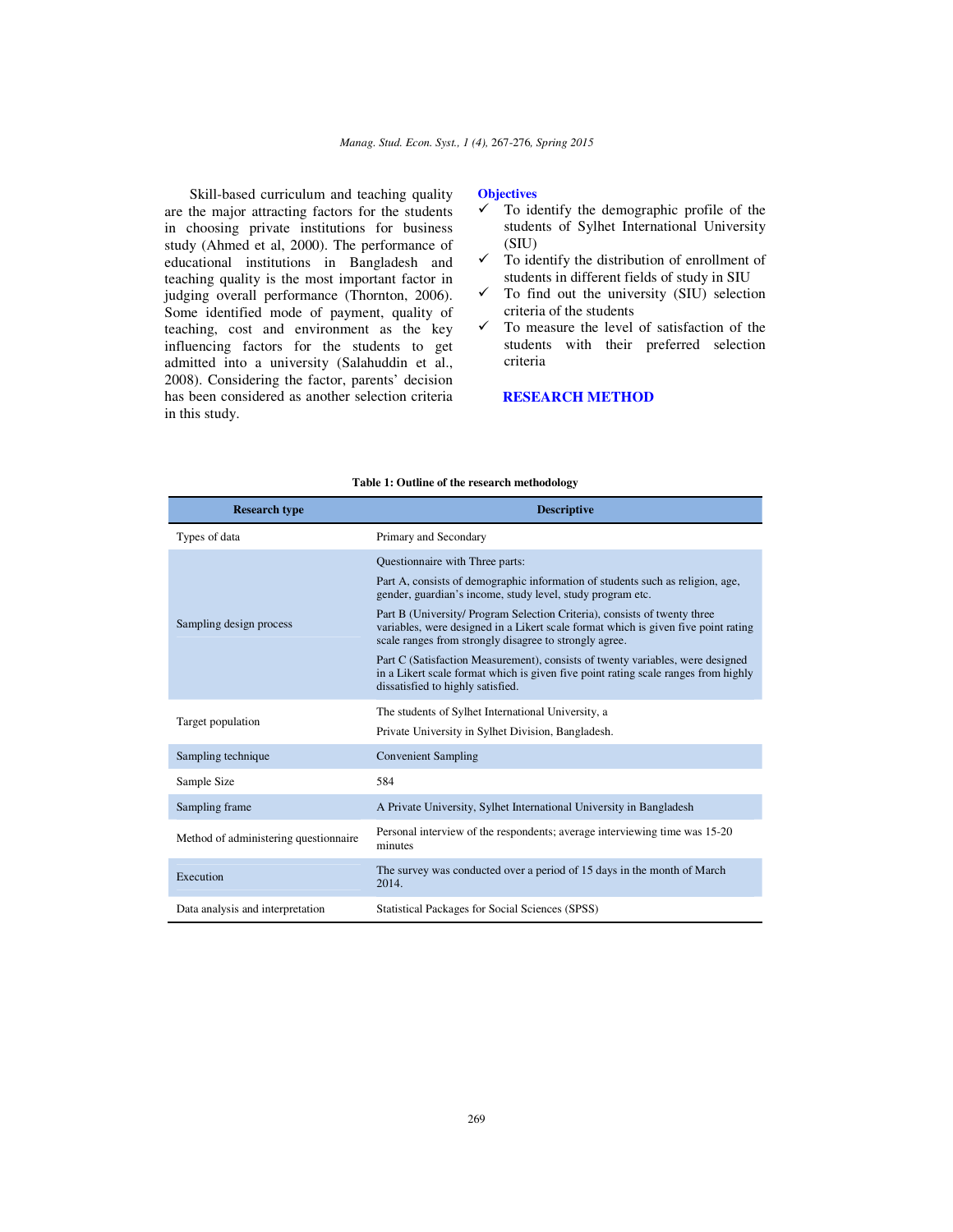## **Limitation of the Study**

The subjective choice of private university in this study may not be free from bias and thus the findings do not represent all private universities; only the selected university. However, this is not considered a significant weakness of the study since the private universities considered will represent all types of universities and a good percentage of the total students studying in this private university.

## **RESULTS AND DISCUSSION**

Pallant (2000) says that the most commonly used indicator of internal consistency is Cronbach's alpha coefficient. Ideally, this coefficient should be above 0.7 (Pallant, 2000). In this study, the attributes/features considered to brand Sylhet International University have strong internal consistency, with a Cronbach's alpha coefficient estimated at 0.740. The following methods were used to analyze the collected data:

- $\checkmark$  Frequency table
- $\checkmark$  Contingency table and figures
- $\checkmark$  Descriptive Statistics
- $\checkmark$  Chi-square test

Frequency table 2 shows majority of the respondents (72.4%) practicing Islam as their religion and 26.7% is practicing Hinduism as religion.

Figure 1 shows 60.6% respondents belongs to age group 18-22 years, out of which 36.8% male and 23.8% female.

Figure 2 shows 84.2% respondents are studying in undergraduate program and 15.8% of those studying post graduate program.

**Table 2: Religious status among the students of SIU**

|              | <b>Frequency</b>           | Percent | <b>Cumulative Percent</b> |
|--------------|----------------------------|---------|---------------------------|
| Islam        | 423                        | 72.4    | 72.4                      |
| Hindu        | 156                        | 26.7    | 99.1                      |
| Christan     | 3                          | 0.5     | 99.7                      |
| <b>Other</b> | $\overline{2}$             | 0.3     | 100.0                     |
| <b>Total</b> | 584                        | 100.0   |                           |
|              | Source: Field survey, 2014 |         |                           |



**Figure 1: Age and gender of SIU respondents**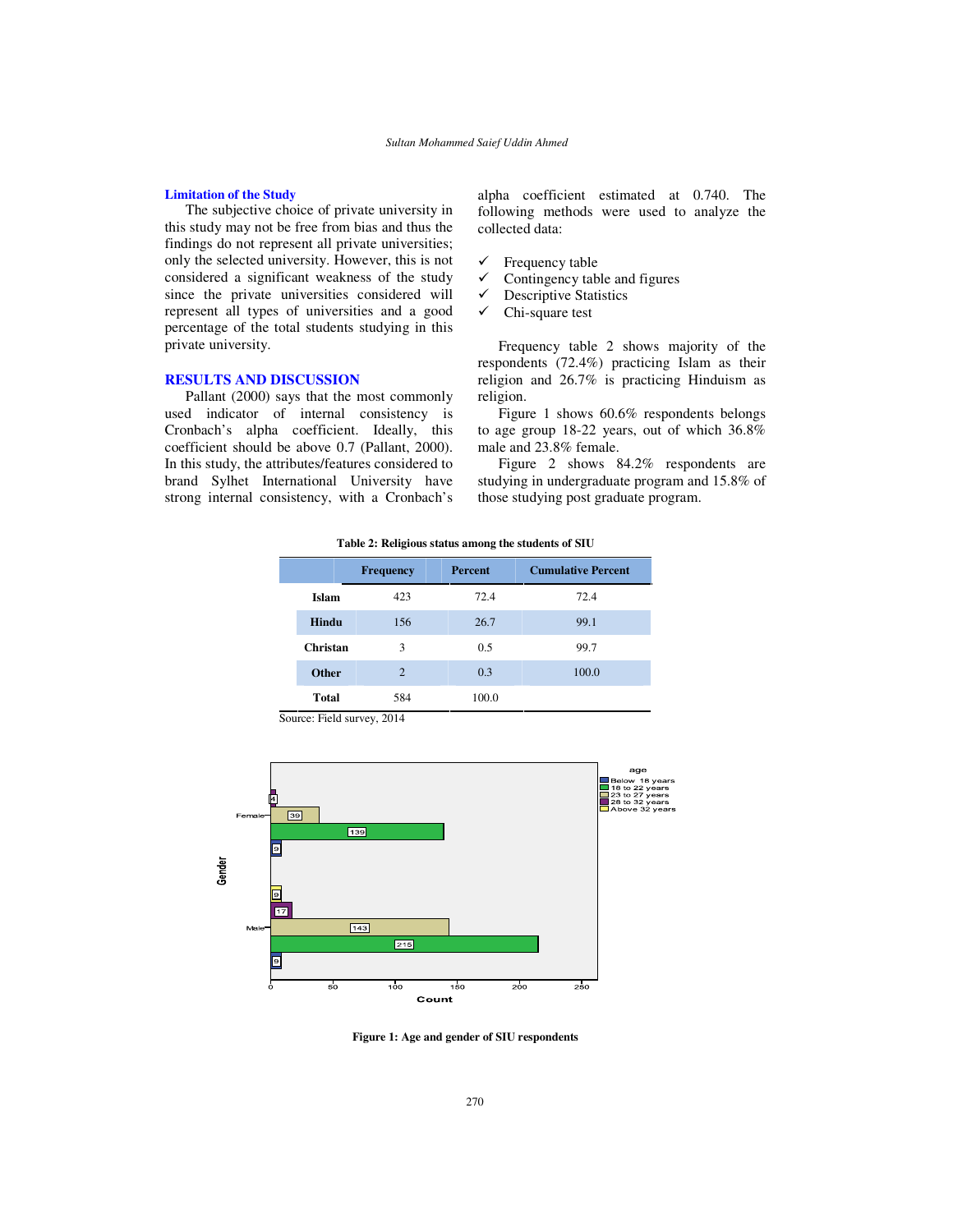#### *Manag. Stud. Econ. Syst., 1 (4),* 267-276*, Spring 2015*



**Figure 2: Respondents studying in different program**

| Program_study            |            | HSC_group      |                 |                |                                         |              |
|--------------------------|------------|----------------|-----------------|----------------|-----------------------------------------|--------------|
|                          |            | <b>Science</b> | <b>Commerce</b> | <b>Arts</b>    | <b>Others</b><br>(A level, Madrasa etc) | <b>Total</b> |
| <b>BBA</b>               | Count      | 69             | 185             | 65             | 6                                       | 325          |
|                          | % of Total | 11.8%          | 31.7%           | 11.1%          | 1.0%                                    | 55.7%        |
| <b>MBA</b>               | Count      | 24             | 36              | 20             | $\overline{4}$                          | 84           |
|                          | % of Total | 4.1%           | 6.2%            | 3.4%           | 0.7%                                    | 14.4%        |
|                          | Count      | 19             | 19              | 52             | $\overline{4}$                          | 94           |
| <b>LLB</b>               | % of Total | 3.3%           | 3.3%            | 8.9%           | 0.7%                                    | 16.1%        |
|                          | Count      | 5              | $\Omega$        | 3              | $\Omega$                                | 8            |
| <b>LLM</b>               | % of Total | $0.9\%$        | $0.0\%$         | $0.5\%$        | $0.0\%$                                 | 1.4%         |
|                          | Count      | 44             | $\mathbf{0}$    | $\mathbf{0}$   | $\Omega$                                | 44           |
| <b>B.Sc. Hons (CSE)</b>  | % of Total | 7.5%           | $0.0\%$         | $0.0\%$        | $0.0\%$                                 | 7.5%         |
|                          | Count      | $\overline{7}$ | 3               | 6              | $\mathbf{0}$                            | 16           |
| <b>BA Hons (English)</b> | % of Total | 1.2%           | 0.5%            | $1.0\%$        | $0.0\%$                                 | 2.7%         |
|                          | Count      | 7              | $\Omega$        | $\Omega$       | $\Omega$                                | $\tau$       |
| B. Sc. Hons (ECE)        | % of Total | 1.2%           | $0.0\%$         | $0.0\%$        | $0.0\%$                                 | 1.2%         |
|                          | Count      | 3              | $\mathbf{1}$    | $\overline{2}$ | $\Omega$                                | 6            |
| <b>Others</b>            | % of Total | 0.5%           | 0.2%            | 0.3%           | $0.0\%$                                 | 1.0%         |
|                          | Count      | 178            | 244             | 148            | 14                                      | 584          |
| <b>Total</b>             | % of Total | 30.5%          | 41.8%           | 25.3%          | 2.4%                                    | 100.0%       |

**Table 3: Contingency table between SIU respondents HSC group and program study** 

Source: Field survey, 2014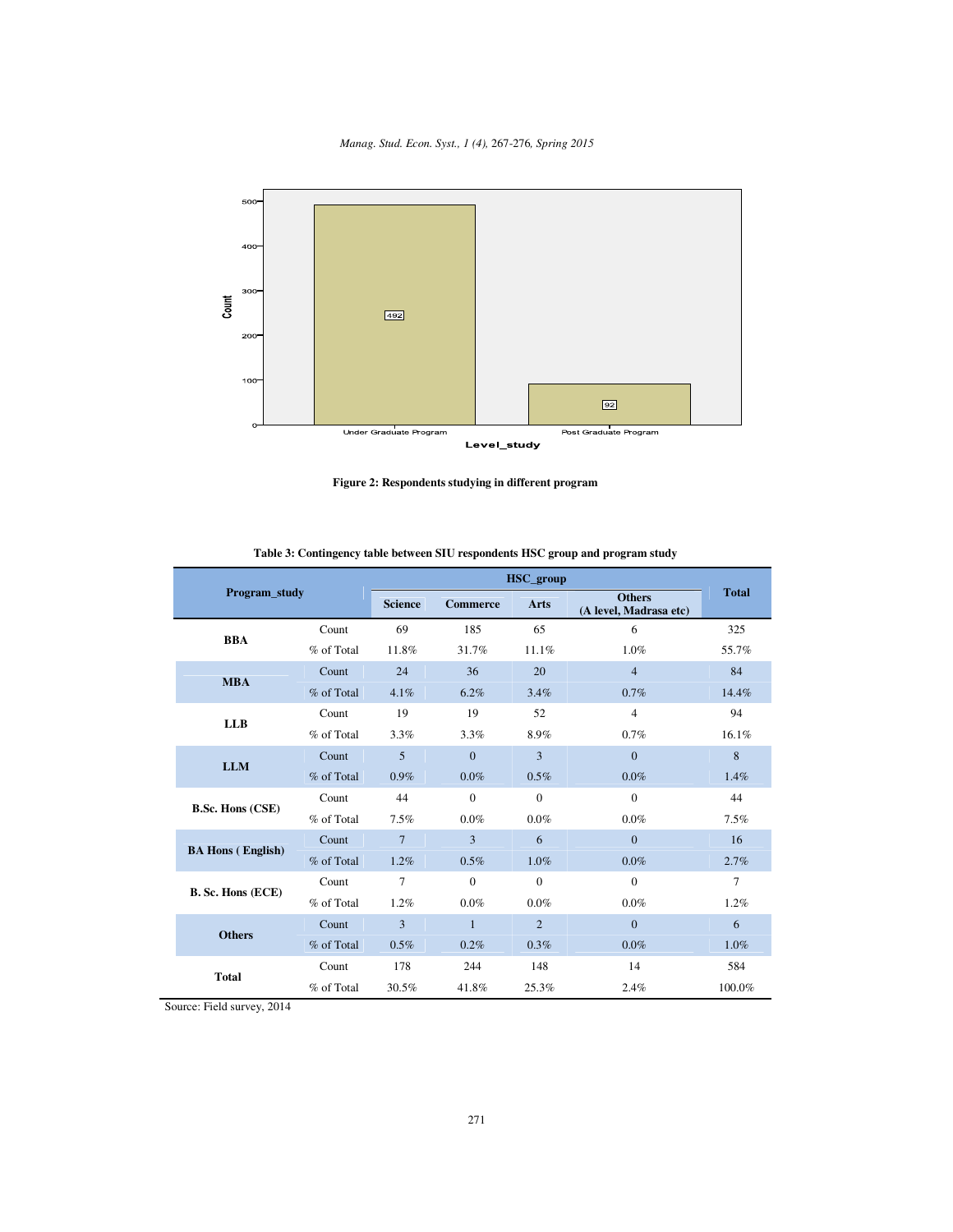Table 3 shows 41.8% respondents had commerce in HSC and out of which 31.7% took BBA as their preferred program. 30.5% respondents had science in HSC; out of which 11.8% took BBA, 7.5% took B.Sc Hons in CSE and 3.3% took LL.B. Whereas 25.3% respondents having Arts in HSC but 11.1% took BBA. The tendency to take MBA in post graduation from science background students is worthy to mention as the percentage is 4.1 out of 14.4%.

Figure 3 shows 34.8% respondents' guardian income level belongs to Tk. 20000 – Tk. 30000, whereas 24% respondents' guardian income belongs to Tk. 30001- Tk. 40000. From 55.7% BBA program respondents, 18.7% of their guardian income belongs to Tk. 20000 – Tk. 30000.

Descriptive statistical analysis in table 4 shows the students of Sylhet International University very strongly agree that they look for lower tuition fees of their preferred program during enrollment into a university. Course system, location of the university, demand of the studied program, freedom to choose major subject follows the priority list. They also disagree that Credit transfer facility to foreign university, Advertisement of this university and Availability of concession/scholarship has strong influence on their decision to get them admitted into a university.

Now we want to justify whether these enrollment behavior variables have any close association with selection of Sylhet International University, to do so we need to conduct Pearson chi-square test (table 5).

Table 4 suggests that *lower tuition fees*, *course system*, *location of the university*, quality of teaching, hostel facility and credit transfer facility have strongly related while students' choose to enroll Sylhet International University. As the first three variables have high mean value, it is also justified from the chi-square test that these three factors played very important role in choosing SIU as students' higher education platform.



**Figure 3: SIU respondents' program study and guardian income**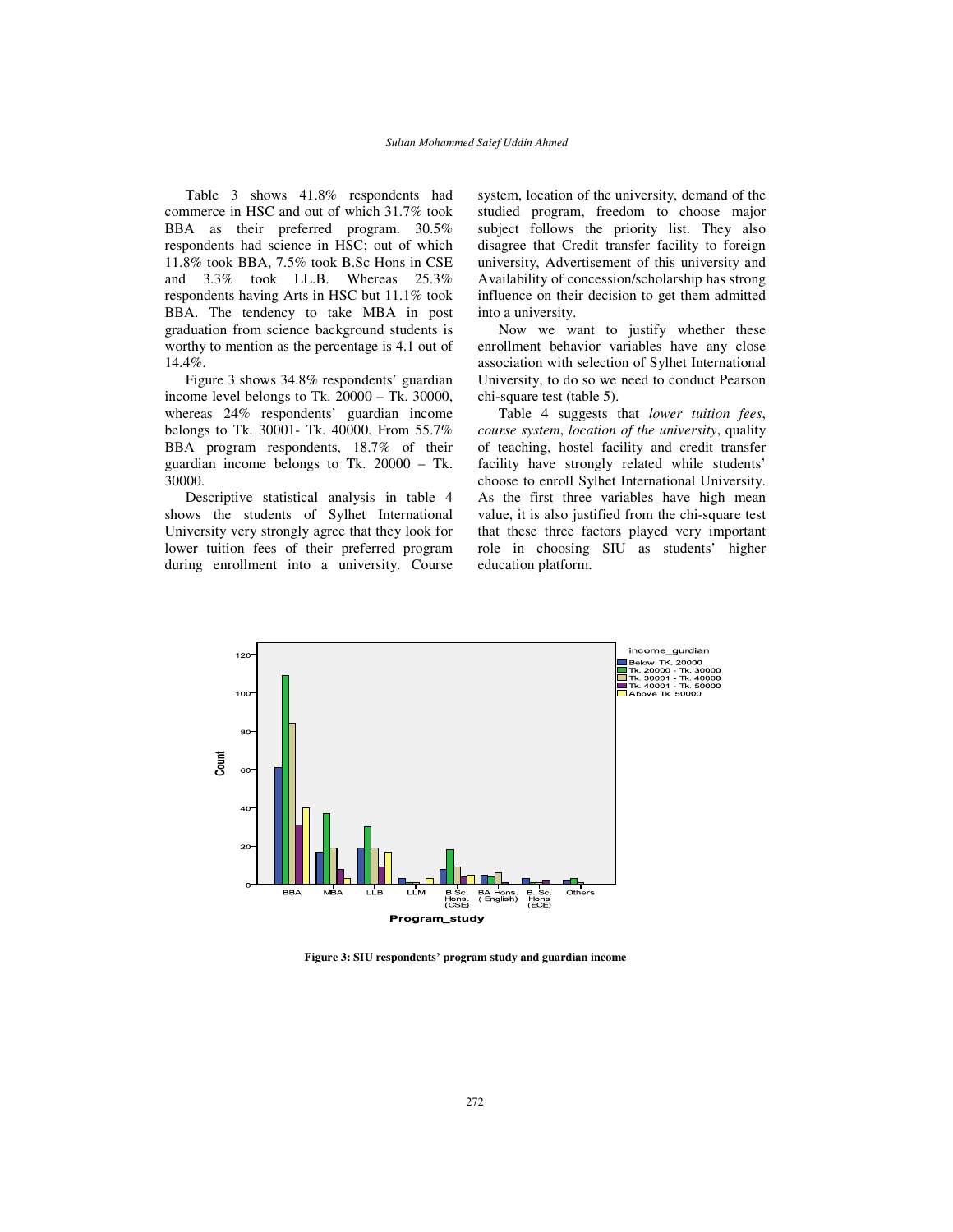|  |  |  |  |  | Table 4: Criteria affecting the enrollment behavior of SIU students |
|--|--|--|--|--|---------------------------------------------------------------------|
|--|--|--|--|--|---------------------------------------------------------------------|

| Criteria                                                        | Mean   | <b>Std. Deviation</b> |
|-----------------------------------------------------------------|--------|-----------------------|
| Lower tuition fees                                              | 4.1336 | 1.09230               |
| Course system (Year/Semester end exam)                          | 3.9846 | 0.98258               |
| Location of the university                                      | 3.8562 | 1.15365               |
| Demand of the studied program                                   | 3.8373 | 0.98666               |
| Freedom to choose major subject                                 | 3.8134 | 1.06774               |
| Quality of teaching                                             | 3.7089 | 0.94125               |
| Environment of the university                                   | 3.6182 | 1.04926               |
| Social and academic status of the VC                            | 3.6182 | 1.10188               |
| Peers (friends, relatives etc) influenced me to get enroll here | 3.6113 | 1.10880               |
| Number of qualified faculty members                             | 3.6045 | 0.94771               |
| Library facility                                                | 3.5856 | 1.10023               |
| Infrastructure of the university                                | 3.5428 | 1.06474               |
| Parent's decision                                               | 3.5308 | 1.19565               |
| Image of the university                                         | 3.5188 | 1.05735               |
| Medium of instruction in the classroom                          | 3.4983 | 1.03456               |
| Performance of the graduating students                          | 3.4983 | 1.07042               |
| Position of this university in the UGC ranking                  | 3.4007 | 1.08177               |
| Co-curricular activities                                        | 3.3527 | 1.07628               |
| <b>Laboratory Facilities</b>                                    | 3.3527 | 1.13372               |
| <b>Hostel Facilities</b>                                        | 3.3048 | 1.33417               |
| Availability of concession/scholarship                          | 3.2945 | 1.14426               |
| Advertisement of this university                                | 3.2637 | 1.09057               |
| Credit transfer facility to foreign university                  | 3.2312 | 1.21299               |

Source: Field survey, 2014

| <b>Criteria</b>                                                          | $\mathbf{X}^2$ | df             | p     |
|--------------------------------------------------------------------------|----------------|----------------|-------|
| Quality of teaching                                                      | 25.151         | $\overline{4}$ | 0.000 |
| Number of the qualified faculty members                                  | 7.991          | $\overline{4}$ | 0.092 |
| Image of the university                                                  | 10.208         | $\overline{4}$ | 0.037 |
| Demand of my preferred program                                           | 1.673          | 4              | 0.796 |
| Library facility                                                         | 1.676          | 4              | 0.795 |
| Parents decision                                                         | 13.736         | 4              | 0.008 |
| Performance of the graduating students in job market                     | 4.909          | 4              | 0.297 |
| Credit transfer facility to foreign universities                         | 15.742         | 4              | 0.003 |
| Location of the university                                               | 25.209         | 4              | 0.000 |
| Social and academic status of the VC                                     | 7.625          | 4              | 0.106 |
| Freedom to choose the major subject                                      | 6.999          | 4              | 0.136 |
| Congenial environment (class room, common room, canteen, and auditorium) | 1.566          | $\overline{4}$ | 0.815 |
| Course system (year/semester end exam)                                   | 20.986         | 4              | 0.000 |
| Medium of instruction in the class room                                  | 0.644          | $\overline{4}$ | 0.958 |
| Laboratory facility                                                      | 1.107          | 4              | 0.893 |
| Infrastructure of the university                                         | 8.054          | $\overline{4}$ | 0.090 |
| Availability of concession/scholarship                                   | 4.263          | 4              | 0.372 |
| Hostel facility                                                          | 38.116         | $\overline{4}$ | 0.000 |
| Co-curricular activities                                                 | 9.346          | 4              | 0.053 |
| Position of this university in the UGC ranking                           | 8.283          | $\overline{4}$ | 0.082 |
| Advertisement                                                            | 6.629          | 4              | 0.157 |
| Lower tuition fees                                                       | 157.995        | $\overline{4}$ | 0.000 |
| Peers (friends, relatives etc) influence                                 | 0.897          | 4              | 0.925 |

## **Table 5: Pearson chi-square test for students' enrollment behavior and university selection**

Source: Field survey, 2014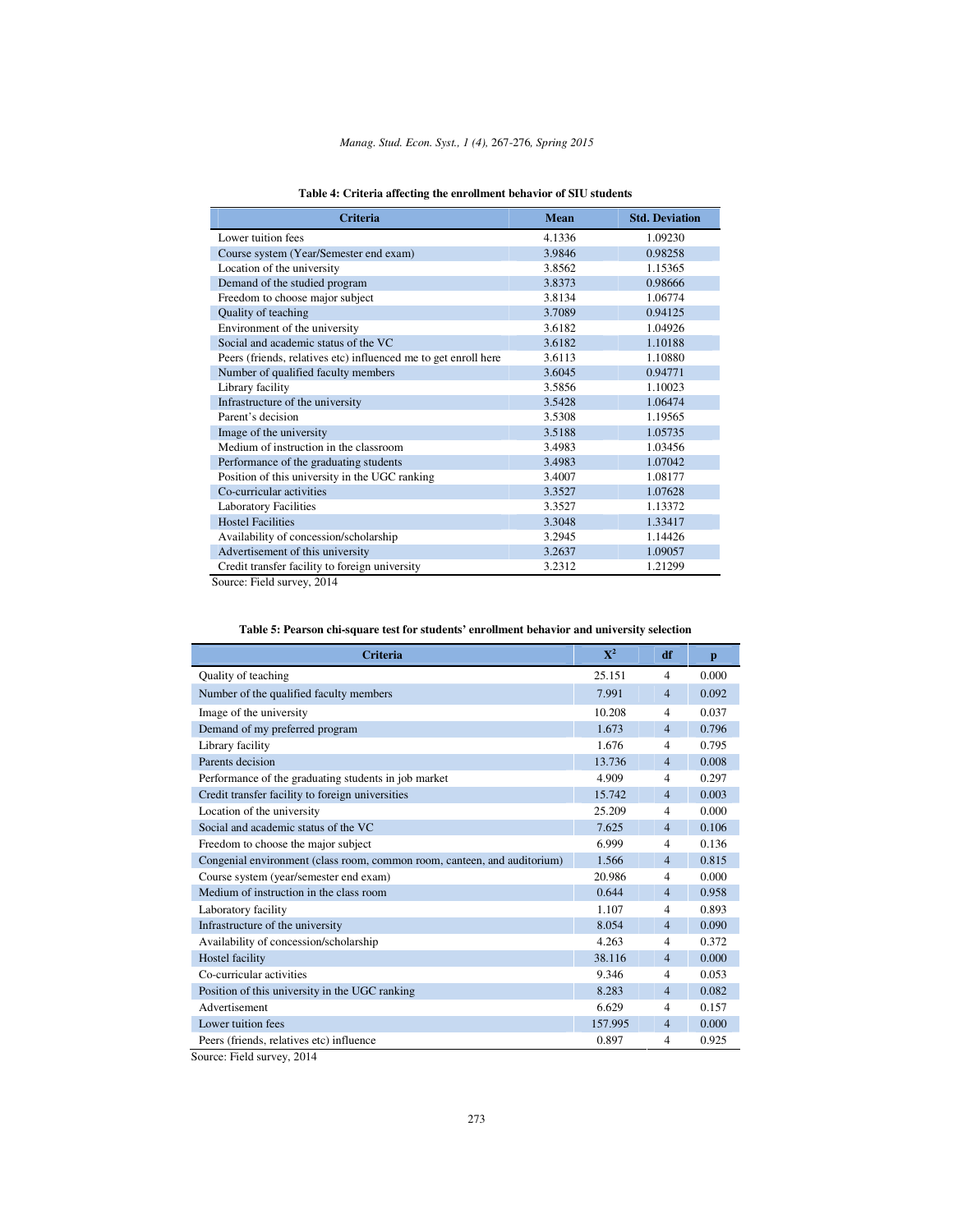Descriptive statistical analysis in table 6 shows the students of Sylhet International University highly satisfied with lower tuition fees of their preferred program; the reason is that this university charge comparatively lower tuition fee for the programs it offers than that of other universities. Demand of the studied program, Quality of teaching and social and academic status of the Vice Chancellor respectively follow the ranking list which have the mean score just above the average score 3.75.It needs to be mentioned here that students of this university are dissatisfied with most of the factors they have been provided to. Among them credit transfer facility to foreign universities, job placement facility, co-curricular activities and internship assistance facility have been rated as

the least satisfying factors by the students of this university.

Now we want to justify after enrolling into the Sylhet International University which variables are highly correlated with students' preferred criteria. To do so we need to conduct Pearson chi-square test (table 7).

Once the students enrolled into the university, they try to interpret their feelings as satisfaction. Table 6 suggests that *number of qualified full time faculty members, image of the university, lower tuition fees and hostel facility* are highly satisfied factors from students' perspective. From tables 6 and 7, it is also justified that lower tuition fees and quality of teaching are highly satisfactory factors for SIU students.

|                                                                | Mean   | <b>Std. Deviation</b> |
|----------------------------------------------------------------|--------|-----------------------|
|                                                                |        |                       |
| Lower Tuition fee                                              | 3.9452 | 1.06901               |
| Location of the university                                     | 3.8579 | 1.05036               |
| Demand of the studied program                                  | 3.8322 | 0.95665               |
| Social and academic status of the VC                           | 3.7997 | 1.03420               |
| Quality of teaching                                            | 3.7928 | 0.93707               |
| Library facility                                               | 3.7158 | 1.05980               |
| Environment (class room, common room, canteen, and auditorium) | 3.6062 | 1.05217               |
| Performance of the graduating students                         | 3.5839 | 0.91480               |
| Overall satisfaction                                           | 3.5822 | 0.99575               |
| Number of qualified full time faculty members                  | 3.5736 | 0.92686               |
| Infrastructure of the university                               | 3.5514 | 0.99437               |
| Administrative support                                         | 3.4555 | 1.05007               |
| Laboratory facility                                            | 3.4401 | 1.10193               |
| Image of the university                                        | 3.4229 | 1.15262               |
| Co-curricular activities                                       | 3.3801 | 1.05883               |
| Hostel facility                                                | 3.3322 | 1.26542               |
| Internship facility                                            | 3.3048 | 1.11726               |
| Credit transfer facility to foreign universities               | 3.2825 | 1.19201               |
| Availability of concession/scholarship                         | 3.2774 | 1.12896               |
| Job placement facility                                         | 3.2106 | 1.07927               |

**Table 6: Satisfaction level: Students of Sylhet international university** 

Source: Field survey, 2014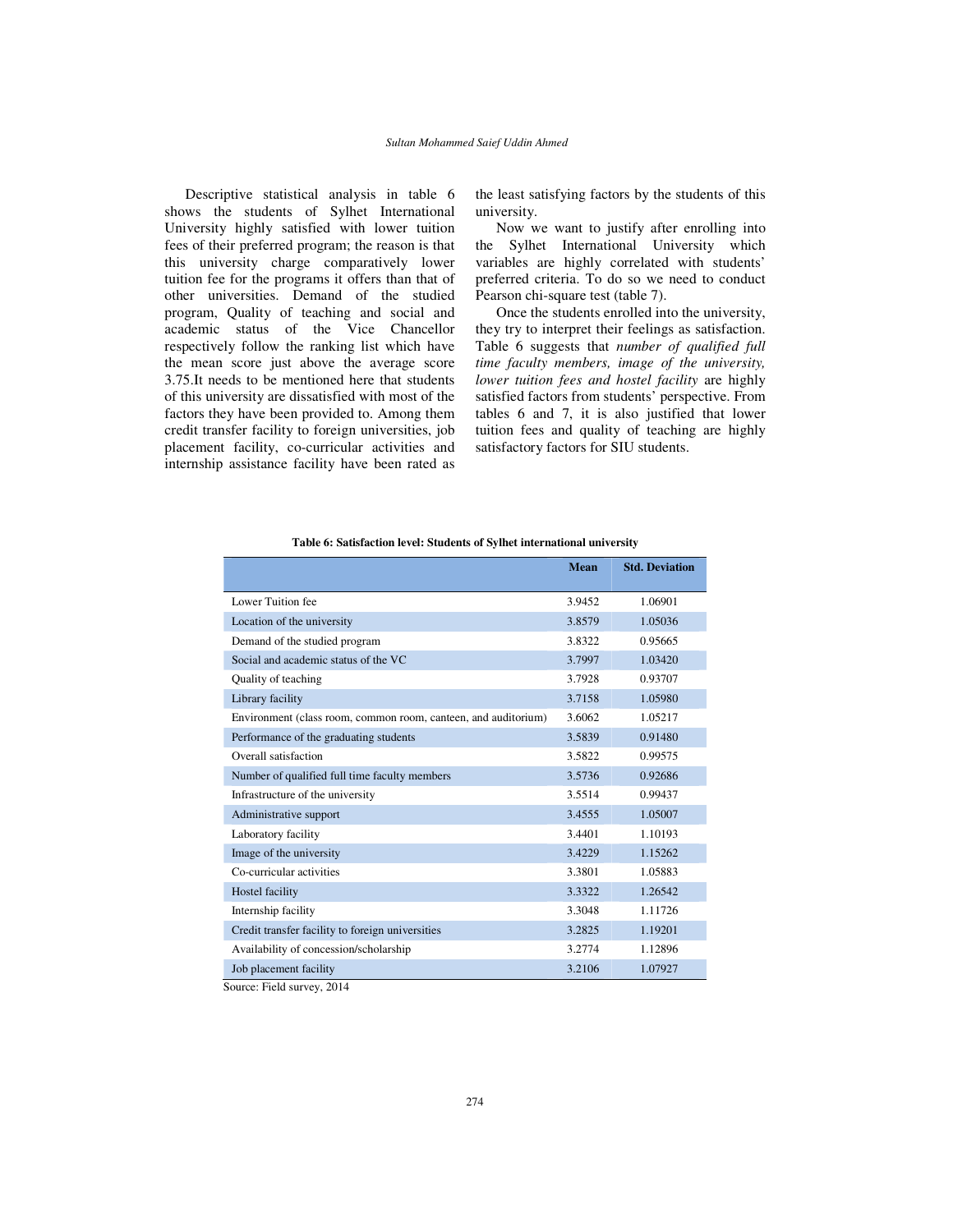| <b>Criteria</b>                                  | $\mathbf{X}^2$ | df             | p     |
|--------------------------------------------------|----------------|----------------|-------|
| Quality of teaching                              | 15.258         | $\overline{4}$ | 0.004 |
| Number of qualified full time faculty members    | 22,005         | $\overline{4}$ | 0.000 |
| Image of the university                          | 34.063         | $\overline{4}$ | 0.000 |
| Demand of the studied program                    | 1.028          | $\overline{4}$ | 0.906 |
| Library facility                                 | 10.052         | $\overline{4}$ | 0.040 |
| Internship facility                              | 8.602          | $\overline{4}$ | 0.072 |
| Performance of the graduating students           | 3.970          | $\overline{4}$ | 0.410 |
| Credit transfer facility to foreign universities | 17.493         | $\overline{4}$ | 0.002 |
| Location of the university                       | 12.656         | $\overline{4}$ | 0.013 |
| Social and academic status of the VC             | 7.158          | $\overline{4}$ | 0.128 |
| Environment (class room and common room etc.)    | 2.337          | $\overline{4}$ | 0.674 |
| Job placement facility                           | 6.554          | $\overline{4}$ | 0.161 |
| Lower Tuition fee                                | 87.209         | $\overline{4}$ | 0.000 |
| Laboratory facility                              | 5.140          | $\overline{4}$ | 0.273 |
| Infrastructure of the university                 | 13.517         | $\overline{4}$ | 0.009 |
| Availability of concession/scholarship           | 0.133          | $\overline{4}$ | 0.998 |
| Hostel facility                                  | 41.342         | $\overline{4}$ | 0.000 |
| Co-curricular activities                         | 5.638          | $\overline{4}$ | 0.228 |
| Administrative support                           | 5.937          | $\overline{4}$ | 0.204 |
| Overall satisfaction                             | 13.857         | $\overline{4}$ | 0.008 |

**Table 7: Pearson chi-square test for students' satisfaction level with their preferred criteria** 

Source: Field survey, 2014

## **CONCLUSION**

The principal aim of the Sylhet International University is to provide high quality education at undergraduate and postgraduate levels relevant to the needs of a dynamic society. For providing high quality education, SIU must concentrate the most influential factors on to which students' perception belong. For the enhancement of better quality education and keeping the prospect high, the findings of this study will put greater impact on Sylhet International University.

#### **RECOMMENDATIONS**

This study provides useful information for both the business and academic community who are either involved or keen to get involved into higher education in private sector especially in Sylhet division.

- Majority of the students are Muslim, so the concern authority must maintain harmony in religious values and norms.
- $\checkmark$  The findings of guardians' income show that a major portion of the students in SIU

are from the middle class of the society. As this university charging comparatively lower tuition fees or providing financial support in terms of course waiver or scholarships attract the large number of students from other classes.

- $\checkmark$  Majority of the students are is in the age between 18 to 22 years. Concentration in this age category attributes that most of the students in this university are undergraduate students. As the market share of the students is increasing day by day, the students deserve special attention. Focus should be given to BBA, Law, CSE, English and ECE programs respectively in under graduate level and MBA and LLM in graduate level to get the maximum share of the market. The authority can chalk out to open several new under graduate programs such as Pharmacy, Architecture, Journalism, Social Science and Social Work etc.
- $\checkmark$  Majority of the students studying in SIU had commerce in HSC level and percentage of